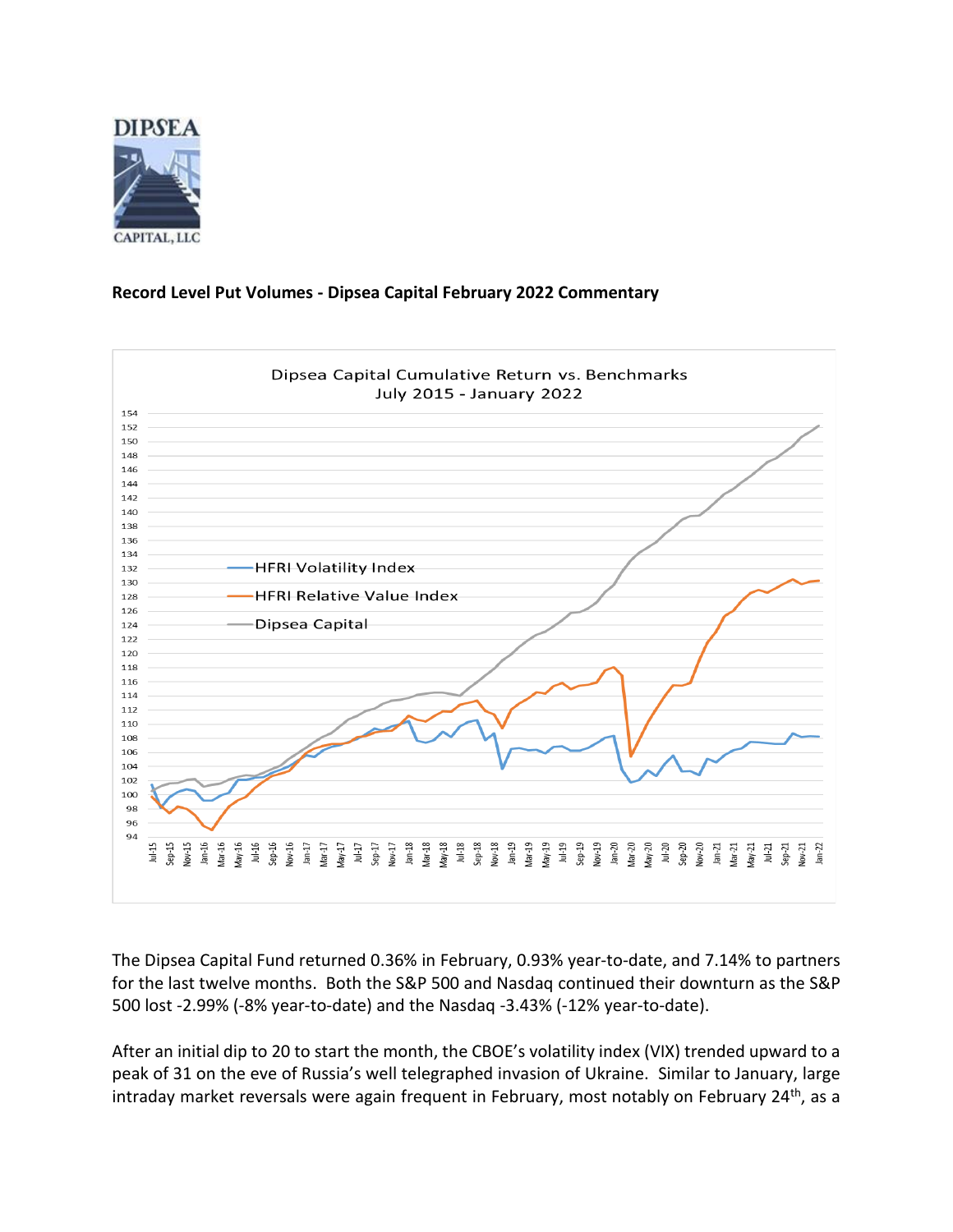very high volume of short covering took place after Russia made its move and the S&P 500 finished the day +1.4% after a -2.2% gap at the open.

Bearish sentiment this year has been strong and growing; the below graph indicates how it has built up to extreme levels with average daily Put volumes at record levels of over \$1 trillion in January.

## Index/ETF puts - notional volume 10y

5-day rolling average US-listed Index/ETF put option volume, \$bln notional



Source: Goldman Sachs

For Dipsea's strategy, on the index options side, this increased volume has meant heightened Put skew, particularly in further out OOTM strike prices. On the single-name option side, volumes are also high, driven on the margin by increased retail investor participation.

We maintained modest gross exposure throughout the month, averaging 13% with a maximum of 19%. Dipsea's net exposure averaged -1.0%. The Fund's gross daily returns were in the range of +0.10% to -0.07%. The month's return attribution was approximately balanced between index trading (46%) and single-names trading (54%).

## **Strategy Thoughts**

The fallout from Russia's invasion of Ukraine, both geopolitically and economically, remains to be seen. We won't add here to the running commentary of the plausible to the implausible  $$ other than to say that we expect continued volatility in markets that favors our short-term trading strategy.